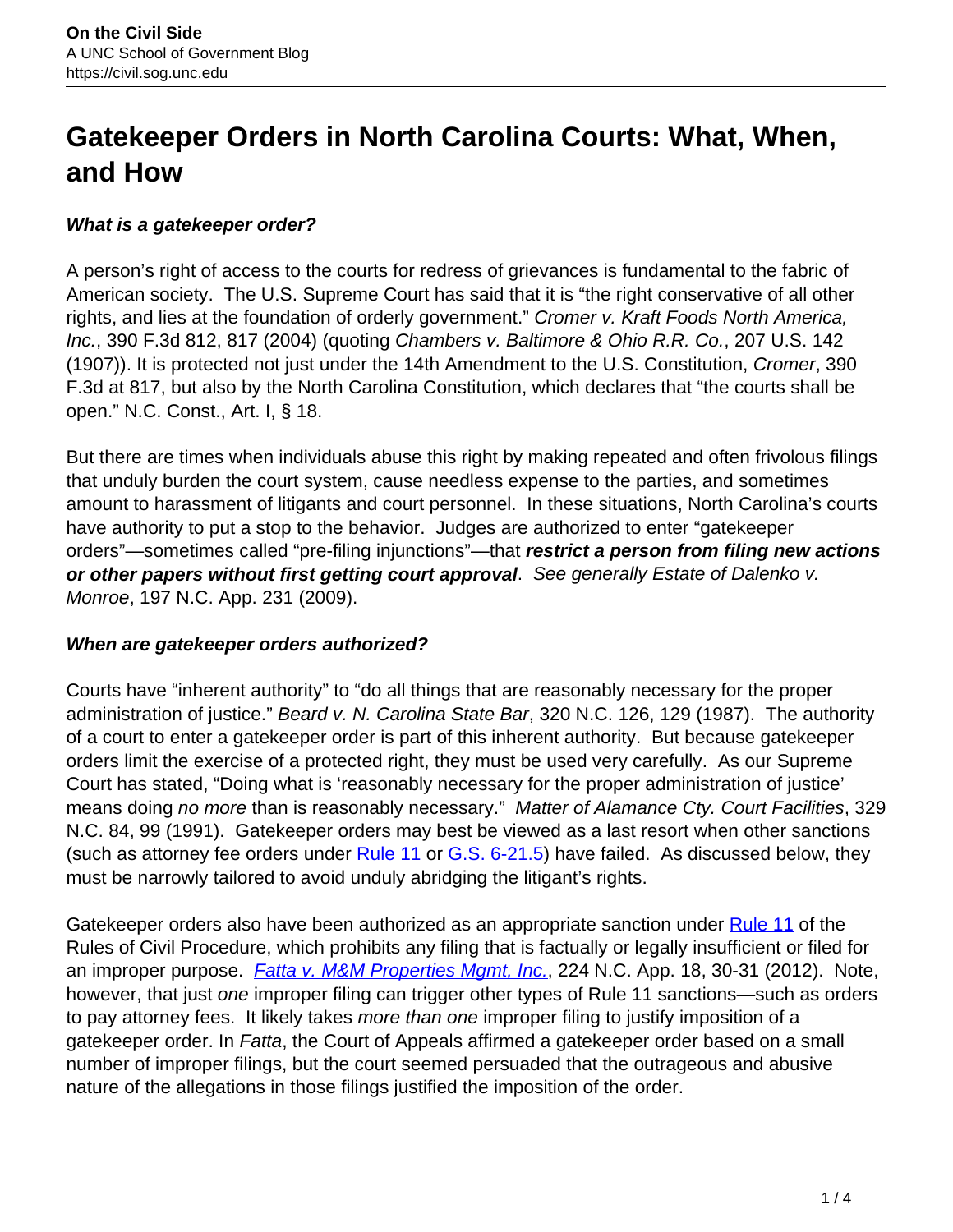## **What is the process for entering a gatekeeper order?**

There is little published case law in North Carolina regarding gatekeeper orders. Our appellate courts have not mandated a specific procedure applicable to all gatekeeper orders. At times the process is initiated on motion of an aggrieved party; other times the court may raise the matter on its own motion. As with any order imposing sanctions, the person to be enjoined must be given proper notice of the potential sanction and an opportunity to be heard. Once entered, the gatekeeper order should be filed with the clerk of superior court in all counties in which the order applies. It should also be served on the parties who have been subject to the abusive filings so they will be aware of the available relief if the order is violated.

## **What must the order include?**

To demonstrate that the order is "necessary for the proper administration of justice," it should be detailed and specific. There is no published North Carolina case that sets out a list of requirements for every gatekeeper order, but federal opinions and unpublished North Carolina case law provide some guidance:

**The order must include written findings of fact and conclusions of law to explain the basis for the injunction.** In *Wendt v. Tolson*, the North Carolina Court of Appeals remanded a gatekeeper order to the trial court where the judge failed to include them. 172 N.C. App. 594 (2005) (unpublished). North Carolina's courts have not adopted a fixed set of criteria about which the court must include findings. In one opinion, however, the Court of Appeals was guided by the federal Fourth Circuit, which requires a judge to:

weigh all the relevant circumstances, including (1) the party's history of litigation, in particular whether he has filed vexatious, harassing, or duplicative lawsuits; (2) whether the party had a good faith basis for pursuing the litigation, or simply intended to harass; (3) the extent of the burden on the courts and other parties resulting from the party's filings; and (4) the adequacy of alternative sanctions.

Johnson v. Bank of America, N.A., 225 N.C. App. 265 (2013) (unpublished) (quoting Cromer v. Kraft Foods N. Am., Inc., 390 F.3d 812, 818 (4<sup>th</sup> Cir. 2004)).

- **The order should be narrow enough to curb the abuse without improperly abridging the person's rights.** For example:
	- ∘ If the vexatious filings have all targeted a specific set of parties, the gatekeeper order should only restrict filings targeting those parties (and, as appropriate, their associates);
	- o If the filings have all been made in the courts of a single county or district, the court should consider carefully whether it is necessary to prohibit filings outside that geographic area;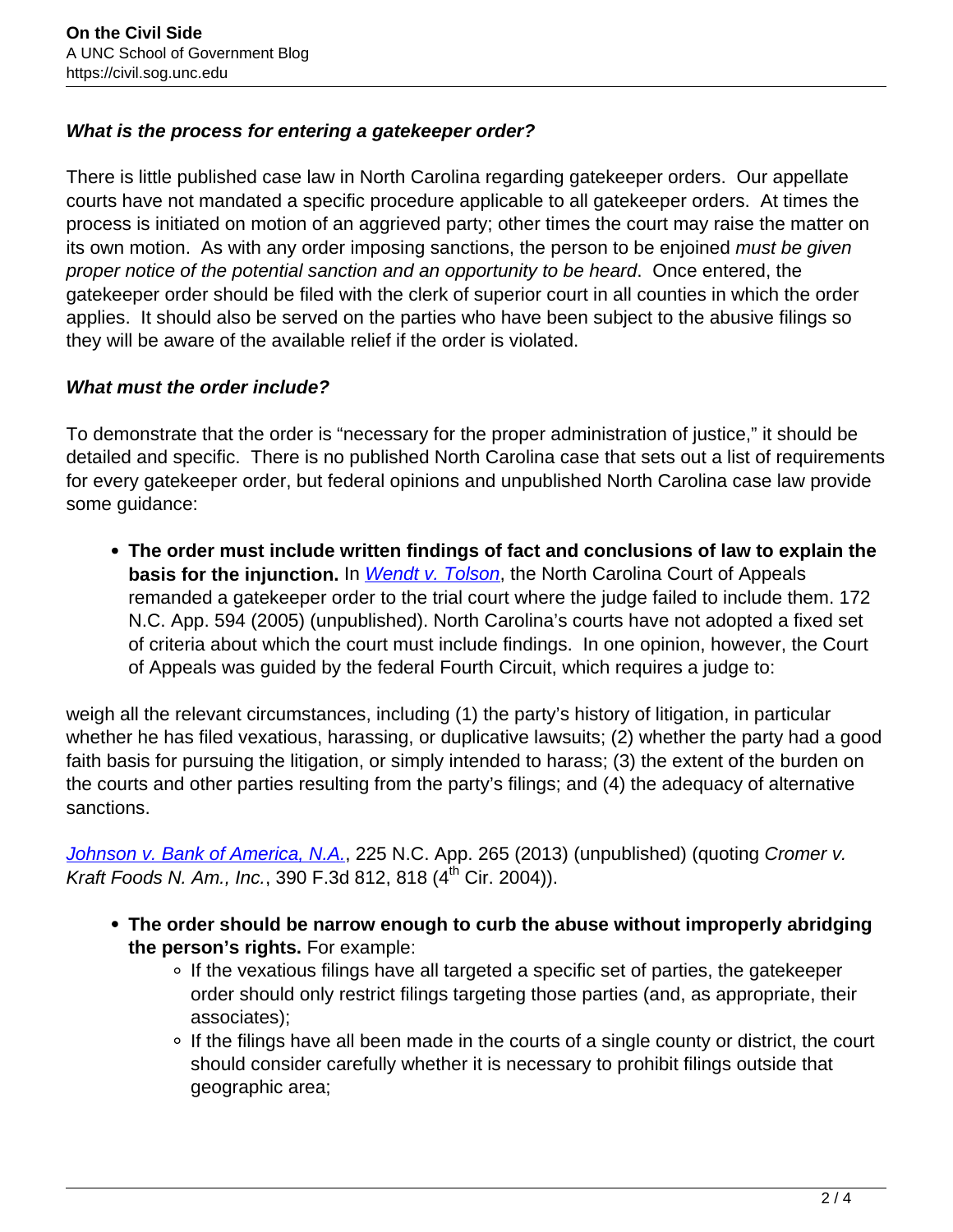- If the filings all relate to the same set of facts or circumstances, the order should not prohibit filings unrelated to those facts or circumstances. In Cromer, 390 F.3d at 819, the federal Fourth Circuit Court of Appeals vacated a gatekeeper order prohibiting the litigant from making filings in any future case, finding that such an order was an "overbroad restriction."
- For case examples, see:
	- *Fatta v. M&M Properties Mgmt, Inc.*, 224 N.C. App. 18, 30-31 (2012). Affirming a superior court order only restricting filings in the relevant county.
	- In re Vicks, 772 S.E.2d 265 (N.C. App. 2015) (unpublished). Affirming a superior court gatekeeper order (issued as a Rule 11 sanction) that restricted filings related to the foreclosure at issue against the foreclosure petitioner and its attorneys or staff.
	- Johnson v. Bank of America, N.A., 225 N.C. App. 265 (2013) (unpublished). Affirming a gatekeeper order in which the restriction was limited to filings in Durham County and related to the matter at issue.
	- **Lee v. O'Brien, 151 N.C. App. 748 (2002) (unpublished). Affirming a district** court gatekeeper order preventing filings in Wake County District Court.
- **The order should include a method by which the person may make proper filings in the future.** This most often takes the form of a requirement that any future filing has been either: (1) reviewed by a specified judge of the relevant court prior to filing; or (2) reviewed by a licensed NC attorney who certifies that the filing is not in violation of Rule 11 of the Rules of Civil Procedure (*i.e.*, not factually or legally insufficient or filed for an improper purpose). Typically such an order will require the litigant to attach a copy of the review or certification when presenting the filing in the clerk's office.
	- Variations on this procedure have been noted with approval in:
		- Fatta v. M&M Properties Mgmt, Inc., 224 N.C. App. 18, 30-31 (2012). Affirming a superior court order that allowed future filings upon review of a licensed NC attorney.
		- In re Vicks, 772 S.E.2d 265 (N.C. App. 2015) (unpublished). Affirming a superior court order that allowed future filings upon review by a licensed NC attorney.
		- Johnson v. Bank of America, N.A., 225 N.C. App. 265 (2013) (unpublished). Affirming an order that allowed future filings certified by a superior court judge of the county.
		- **Lee v. O'Brien, 151 N.C. App. 748 (2002) (unpublished). Affirming a district** court order allowing future filings only upon approval of district court judge of the county.

Caution: Courts should be careful about requiring attorney review without providing the option of judge review. Generally speaking, an individual's court access should not depend on the hiring of an attorney. Although such orders have been affirmed in prior cases (Fatta and Vicks, above), the litigants did not specifically raise that argument in those appeals.